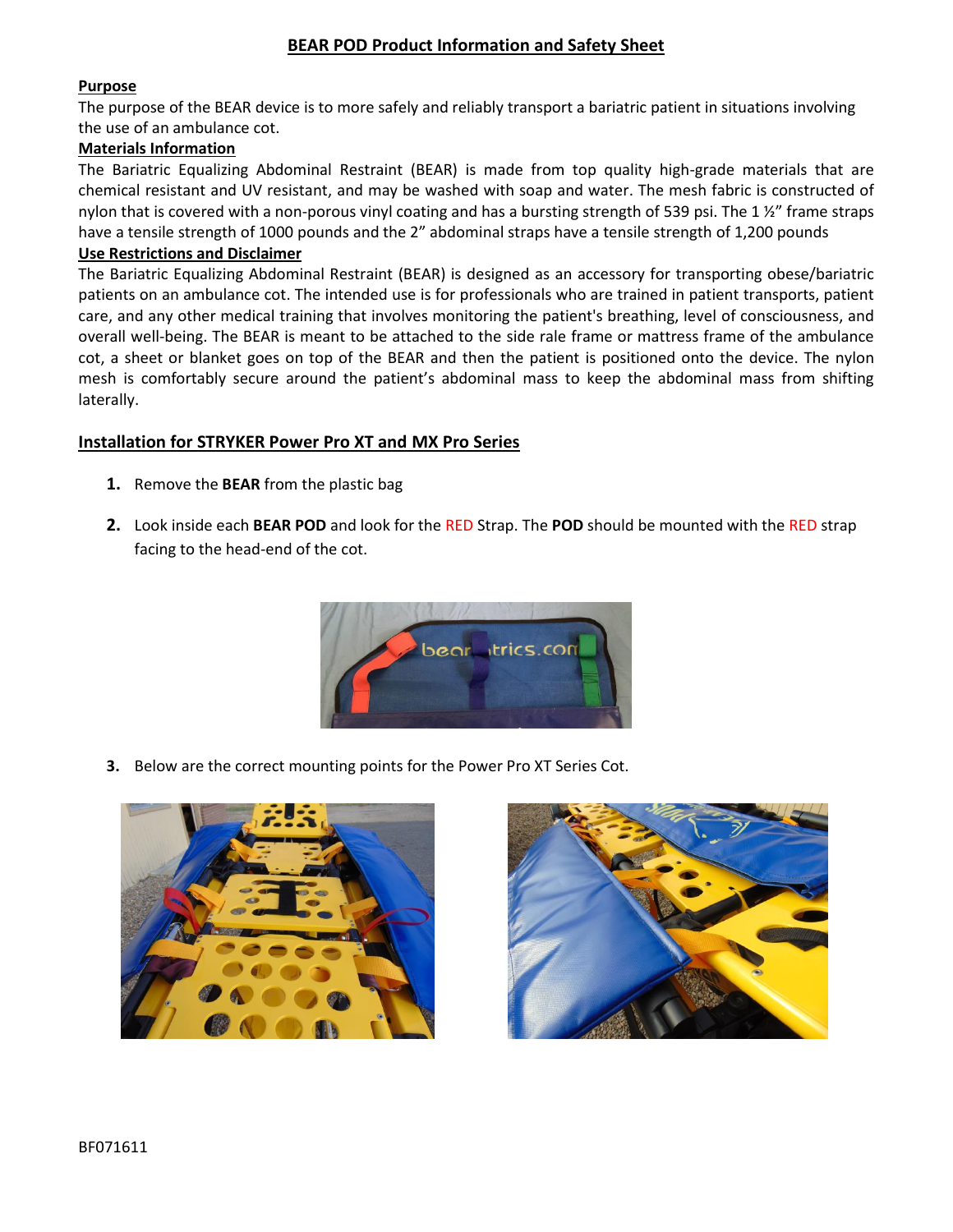**4.** Below are the correct mounting points for the MX Pro Series Cot





## **WARNING**

## **ON A STRYKER COT, AVOID PLACING THE FRAME STRAP AROUND THE INTERNAL SLIDE OF THE COT. DOING SO WILL PREVENT THE NORMAL OPERATION OF THE COT.**



## **Installation for FERNO Pro Flex and Power Flex INX installation instructions upon request**

- **1.** Below are the correct mounting points for the Pro Flex and the Power Flex. (They are the same)
- **2.** The foot end needs to be mounted to the mattress frame and allow the foot end to be raised in the elevated position

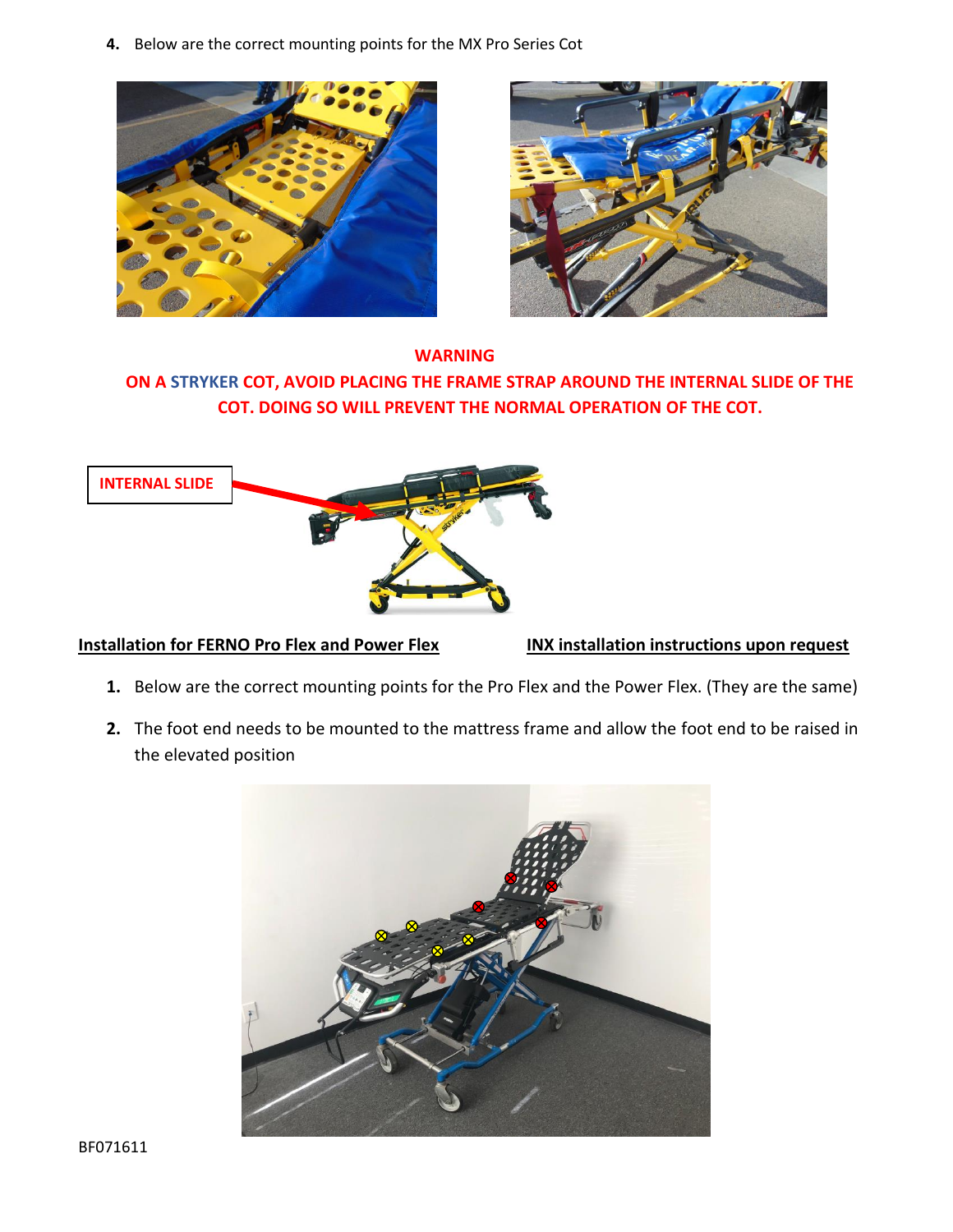## **How to thread the TRIPLE BAR SLIDE BUCKLE**



Bring the long end of the strap (the **Pull to the desired length** Bring the tail end back up **"Tail End") between the middle bar between the middle bar and the bottom bar of the triple bar and top bar of the triple bar slide. slide and pull tight.**









 **of adjustment. bottom bar as shown.**



If done correctly **Now you are ready to tie** Bring the tail end of the Once the strap is **It should look like the locking loop so the strap BACK DOWN between Correct, Pull hard this. strap will not move out the middle bar and the Downward.**



## **Transport**

- 1. Once the BEAR device is attached to the ambulance cot. Place a flat sheet or blanket on top of the mattress and the BEAR device.
- 2. Assist your patient onto the cot and position them into the center.
- 3. Bring the blue mesh fabric up and around the abdominal mass.
- 4. Start connecting the RED BLUE GREEN straps to their corresponding buckles on the opposite side. (in some cases, crisscrossing the straps have proved beneficial)
- 5. **Remember, this device is designed to keep the abdominal mass from shifting left and right. The straps should not be tight and restrict chest rise and fall. The straps should never compress the chest and cause discomfort.**
- 6. Once the BEAR device is attached to the patient, apply your recommended manufacturers metal seat belt buckles.